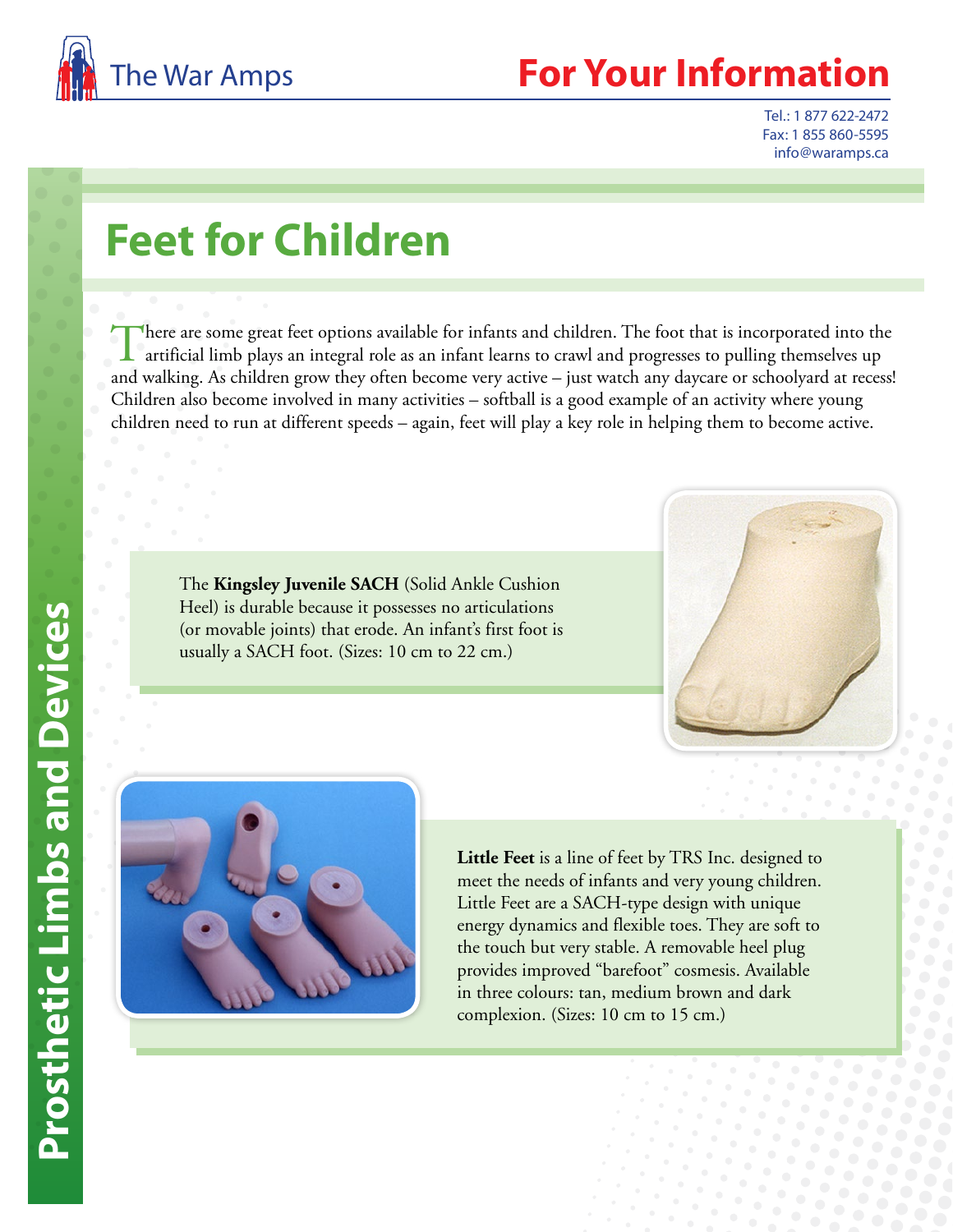

The **Truper** by College Park is a multi-axial, dynamic response prosthetic foot. The added ankle action through the multi-axial aspects of the Truper provides good stability where uneven surfaces come into play in activities such as softball because longer contact is made with the ground while walking or running. The foot shell has a natural cosmetic appearance with a sandal toe. (Sizes: 16 cm to 21 cm.)

The **Vari-Flex Junior** by Össur is lightweight and ideal for any activity. (Sizes: 16 cm to 24 cm.)





The **Children's Springlite II** by Otto Bock provides dynamic response with energy-storing capabilities. It is also adjustable to accommodate 2.5 cm (1") of growth. It is suitable for a wide range of daily activities and sports. (Sizes: 13 cm to 21 cm.)

The **Flex-Foot Junior** by Össur provides energy return with a Carbon X Active Heel. The sandal toe shape enhances stability and allows for a more cosmetically appealing cover. The layered carbon fibre design tolerates the high impact levels and varied gait patterns that children generate. (Sizes: 16 cm to 21 cm.)